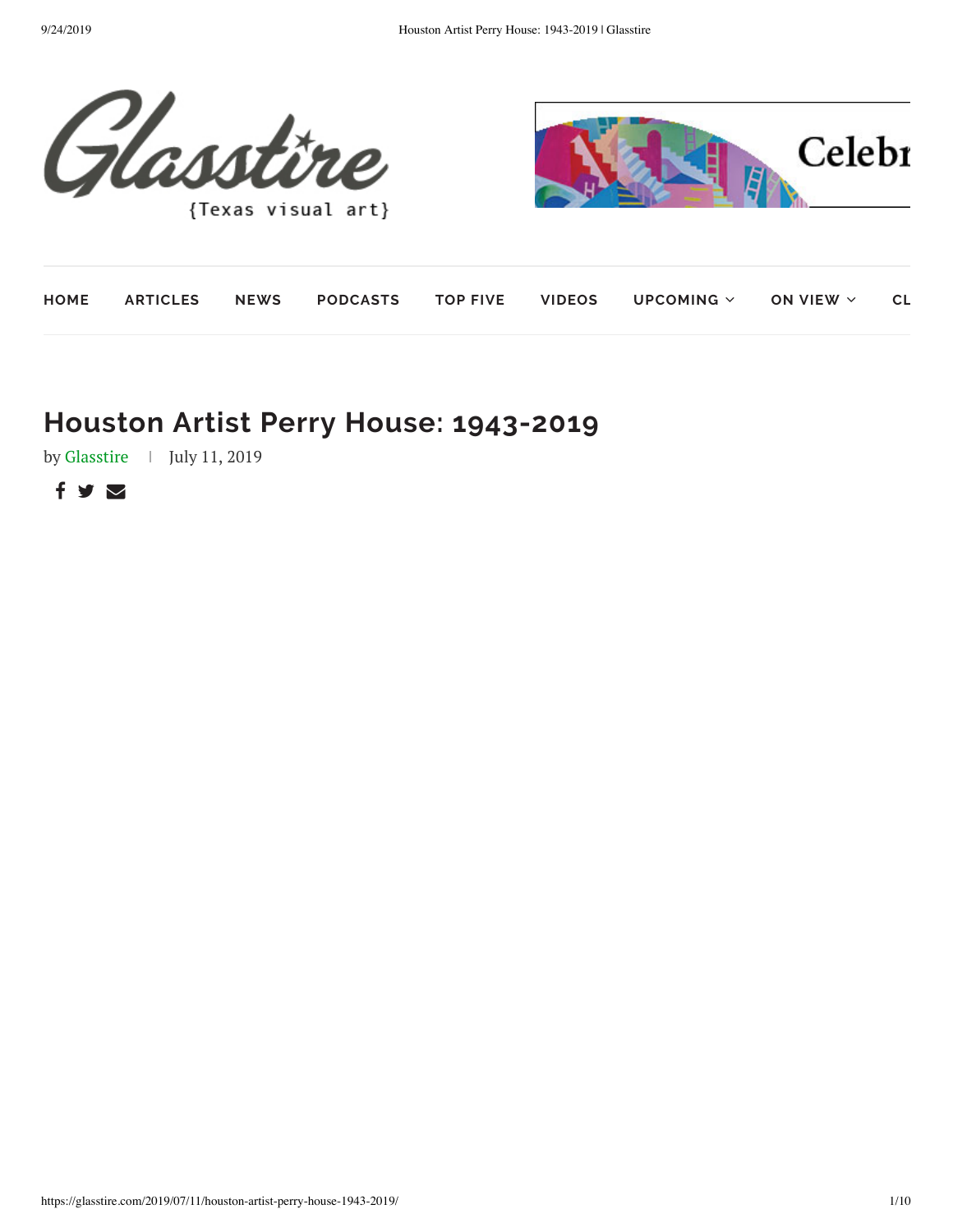

Perry House

Beloved Houston artist Perry House died on July 8, 2019. He was 75.

House was a Houston fixture for decades, and as both artist and teacher, touched nearly every corner of Houston's art scene and influenced many young artists in Houston and beyond.

House was born in Orange, Texas in 1943. He received his MFA from California College of Arts and Crafts in Oakland in 1971, and taught at Cal State in Bakersfield until the mid-1970s, when he returned to Houston.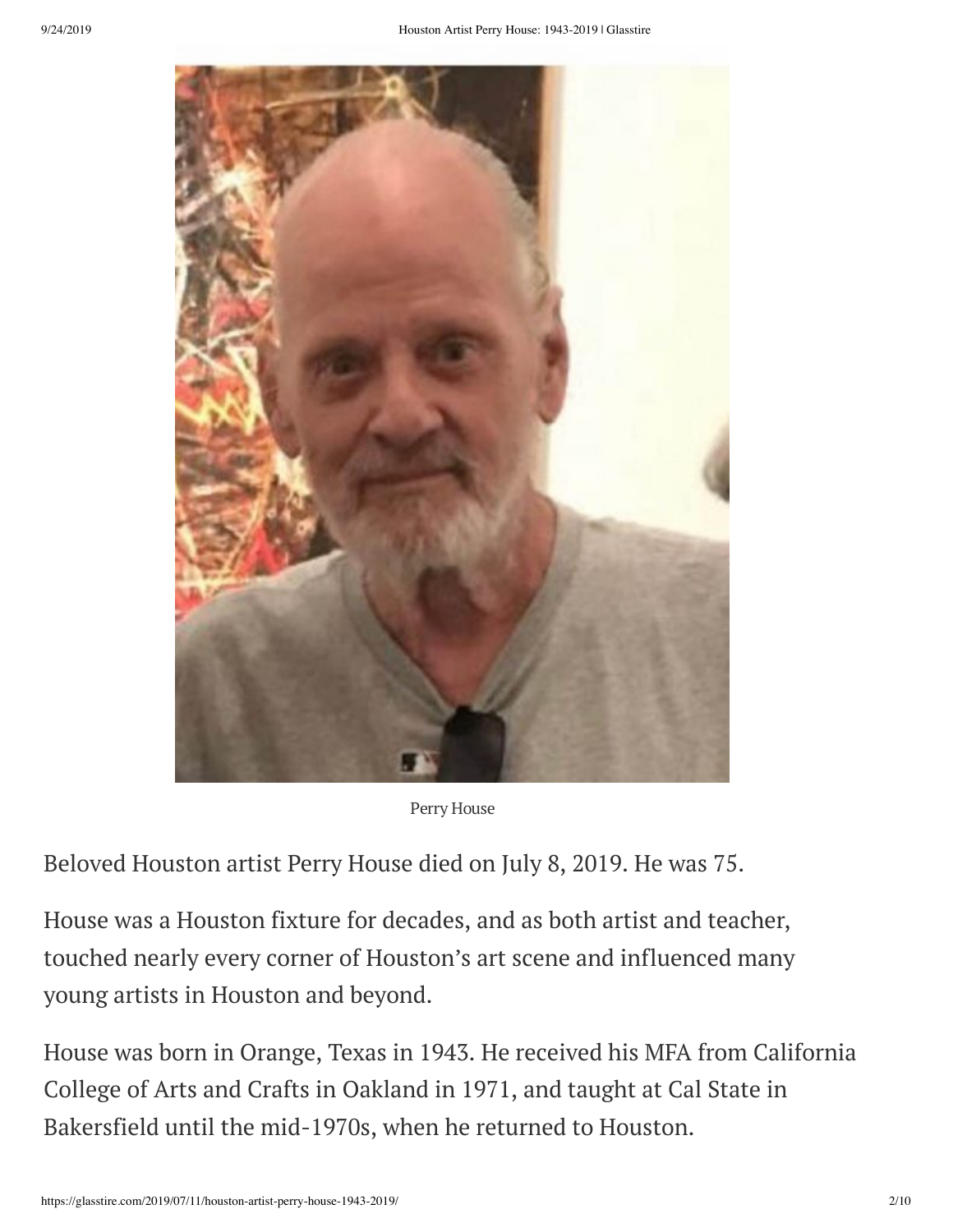Over the span of his career he showed with some of the most historically notable galleries in Houston, including William Graham, Davis/McClain, Barbara Davis, Inman, McMurtrey, and d. m. allison Gallery. In recent years he was represented by Deborah Colton Gallery in Houston.

## Via [Deborah](http://www.deborahcoltongallery.com/International/sites/default/files/Perry_House_bio.pdf) Colton:

As Houston's art scene was coming of age, House was one of the early pioneers of abstraction… . Perry House's works are included in the collection of the Houston Museum of Fine Arts… he also received an NEA fellowship award in 1990, had an important solo exhibition at Diverse Works in 2000 and in 2004 a solo at the Galveston Arts Center which was curated by Clint Willour. Perry House retired from Houston Community College after 30 years of teaching and continued painting full time until his passing.

House claimed he took his first art class at Texas Academy of Art in 1963. In a lively discussion and studio visit with Houstonion Robert Boyd for Boyd's website, the Great God Pan Is Dead, House is [quoted](http://www.thegreatgodpanisdead.com/2012/05/studio-visit-perry-house.html):

Teaching was necessary. Perry did not have the personality to act available and kiss up to collectors. "I had no ability to aggressively chase money so I had to teach. Playing up to collectors can feel awful, the things we have to do to sell paintings can be nasty business."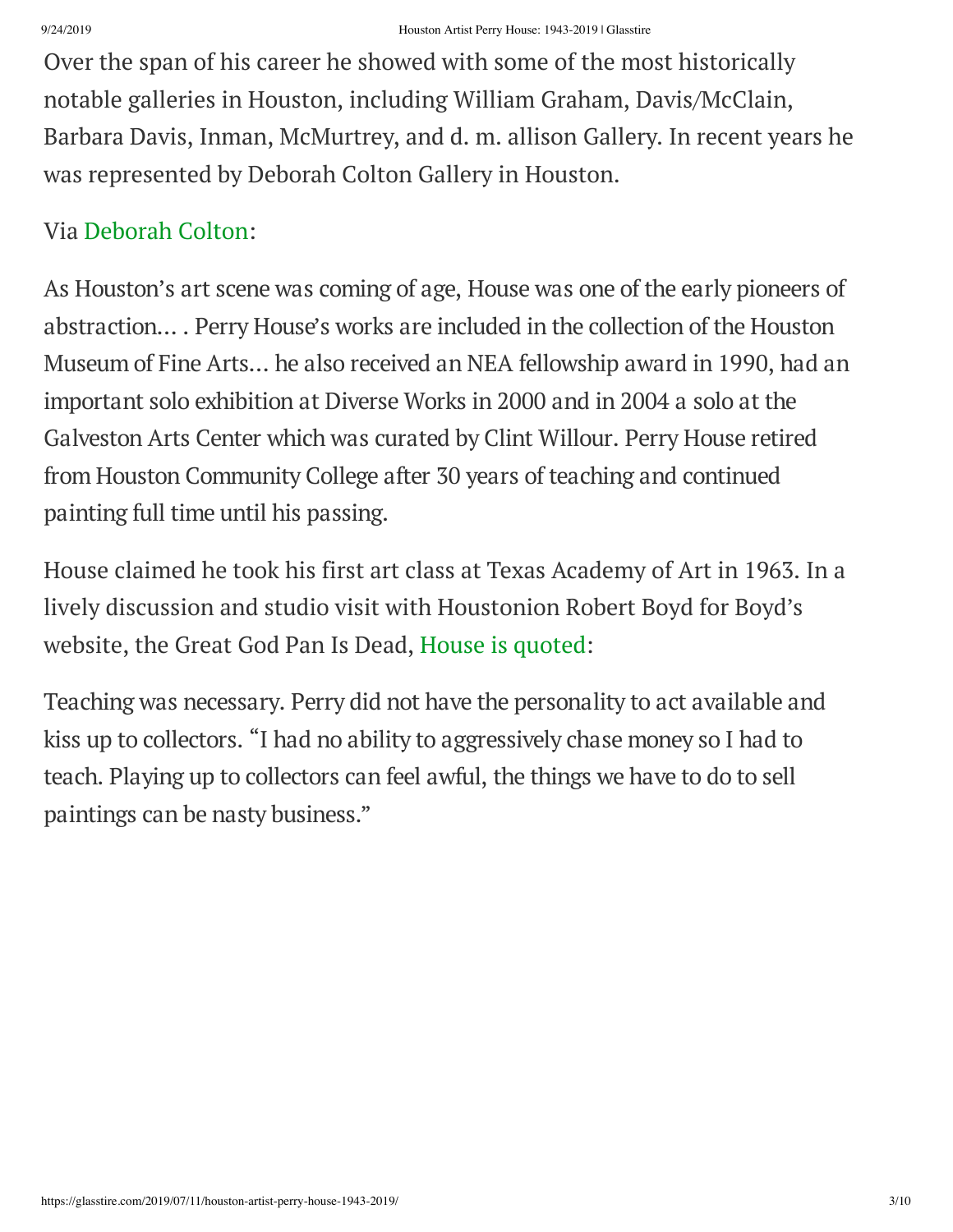

Perry House, Untitled, 1984. Acrylic on canvas, 72 x 60 inches.

Via the Dallas Museum of Art's website Art Flow, House is [quoted](https://www.dma-art.com/perry-house):

"My art has always been about some particular opposites. Elegance and violence, humor and horror, the sacred and the profane. Things are sectioned, distorted and exploded. That's been my artist's statement as long as I can remember. I have it tacked to the wall. I'm drawing a picture in my mind of what's on your mind. I'm a little confused in my mind, but your mind is coming in clear as hell."

A memorial for Perry House will take place at [Deborah](http://www.deborahcoltongallery.com/International/front) Colton Gallery in Houston on Saturday, August 17 from 5:00 to 8:30 pm, with remarks at 6:30.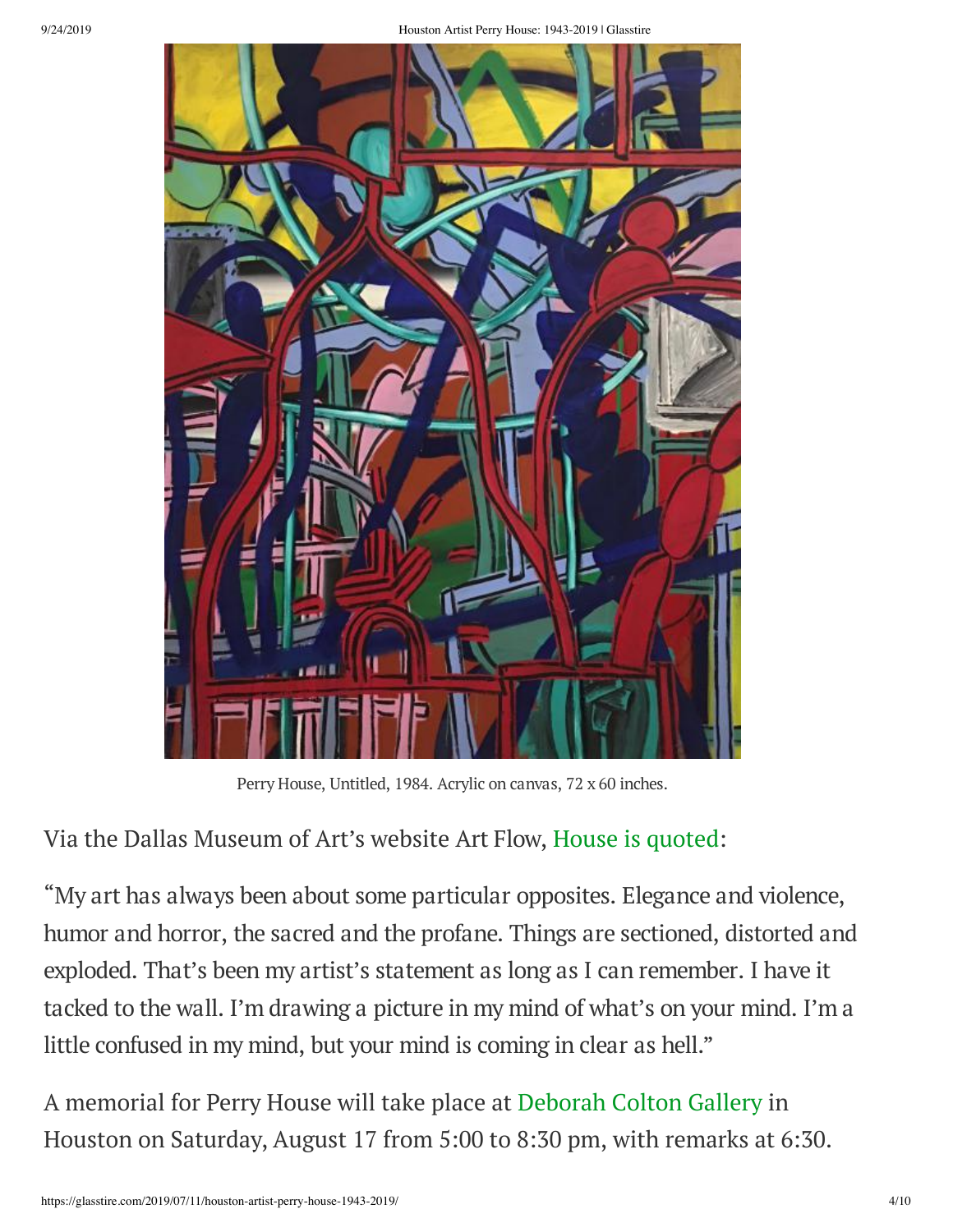On that date the gallery will be fully dedicated to honoring House and will feature his work, plus videos and remembrances about his life. All are welcome.



Photo of Perry House by Casey Williams, 1996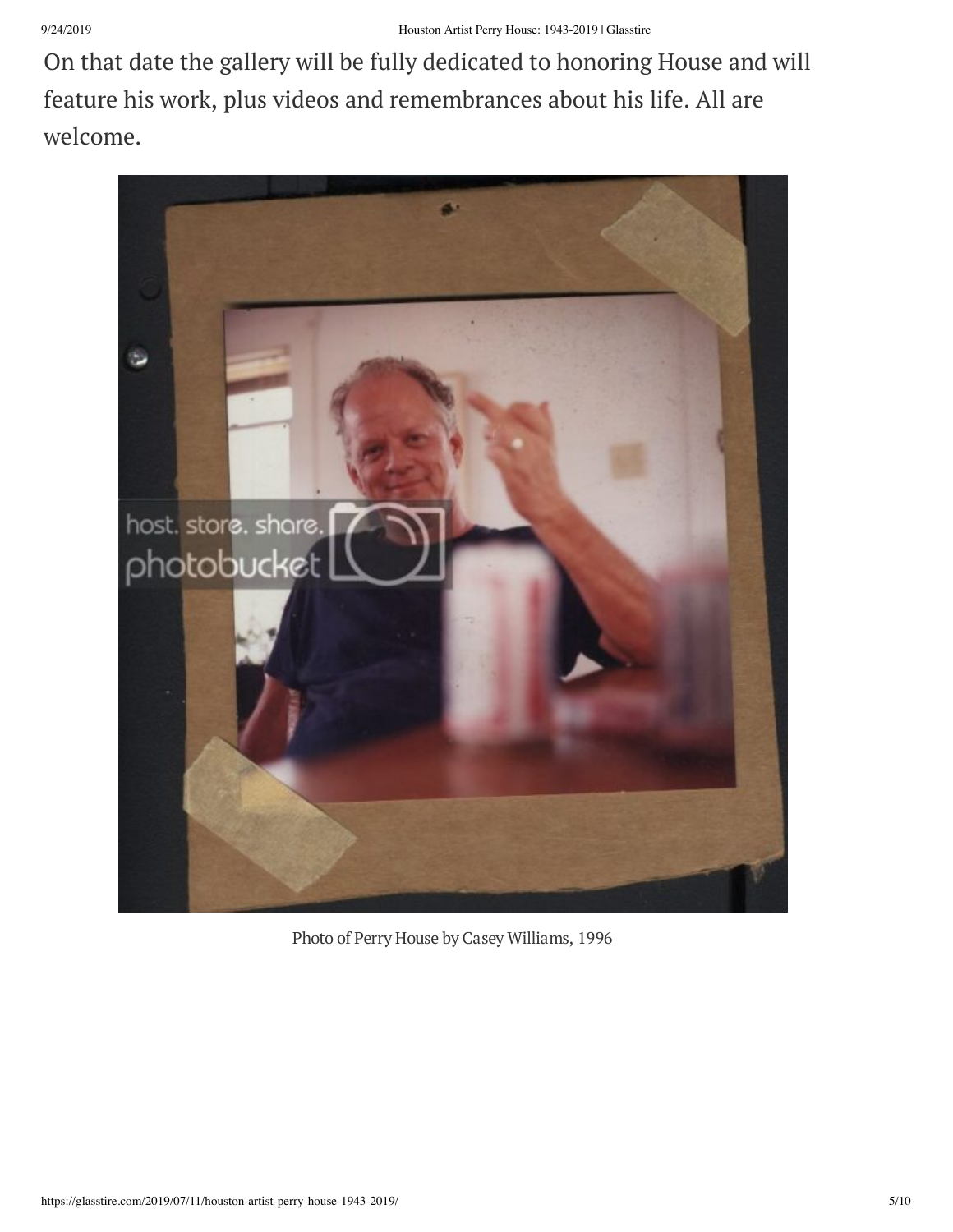#### $\circ$  9 comments



## **YOU MAY ALSO LIKE**

**2011 FALL [PREVIEW](https://glasstire.com/2011/09/06/2011-fall-preview/)**

September 6, 2011

**TOP FIVE: [SEPTEMBER](https://glasstire.com/2017/09/07/top-five-september-7-2017/) 7, 2017** September 7, 2017

**PERRY HOUSE AT D.M. ALLIS GALLERY, [HOUSTON](https://glasstire.com/2015/05/20/perry-house-at-d-m-allison-gallery-houston/)**

May 20, 2015

### **9 COMMENTS**

#### **[ROBERT](http://www.thegreatgodpanisdead.com/) BOYD**

July 11, 2019 - 16:33

The quote from House was on my blob, The Great God Pan Is Dead, but the post was written by Virginia Billeaud Anderson.

[\(http://www.thegreatgodpanisdead.com/2012/05/studio-visit-perry](http://www.thegreatgodpanisdead.com/2012/05/studio-visit-perry-house.html)house.html)

**BETH SECOR**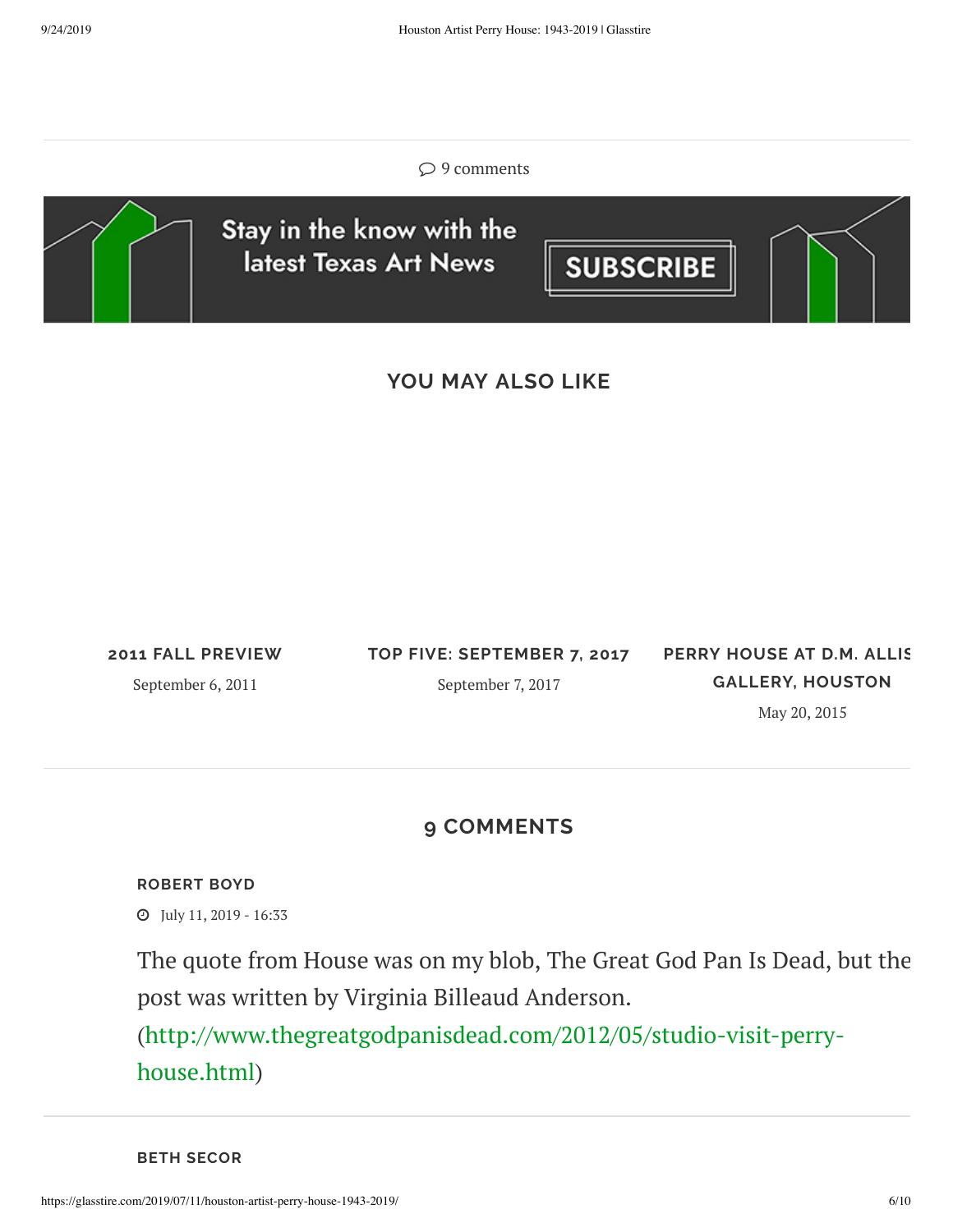#### July 11, 2019 - 22:22

When I worked at HCCC, prior to the beginning of each semester we had orientation meetings that we were obligated to attend. Often I would find myself sitting next to Perry who would talk, laugh, draw, and generally cut the entire meeting, which was perfect and infinitely more entertaining and informative than what ever they were trying to tell us. He was a down to ea crusty, salty mouth guy and you just couldn't help love him. He will be sore missed.

#### **JOAN LAUGHLIN**

July 12, 2019 - 06:43

For many years at HCC, Perry House had a class either right before or after of my classes in the same room, so I probably interacted with him more tha any other HCC professor. He was always so warm, so charming, so friendly, and so funny. I was usually smiling or laughing after our interactions. But, what I remember most was how much his students loved him. They usually simply called him "Perry," not Professor House or Mr. House. Many times I a former student's face light up when they saw their old teacher and he greeted them with the same excitement and warmth inquiring how they we doing. He was genuinely interested in people and their stories, and so, so refreshingly unpretentious.

#### **MIKE FENTON**

July 12, 2019 - 09:09

One of my largest inspirations in life. Perry was hugely talented with a share wit to go with it. I was lucky enough to reconnect years later while in Hous on business. He welcomed me into his home and we talked about all things know at the end his life was tough but he forged through still produced wor Rest well Perry you deserve it.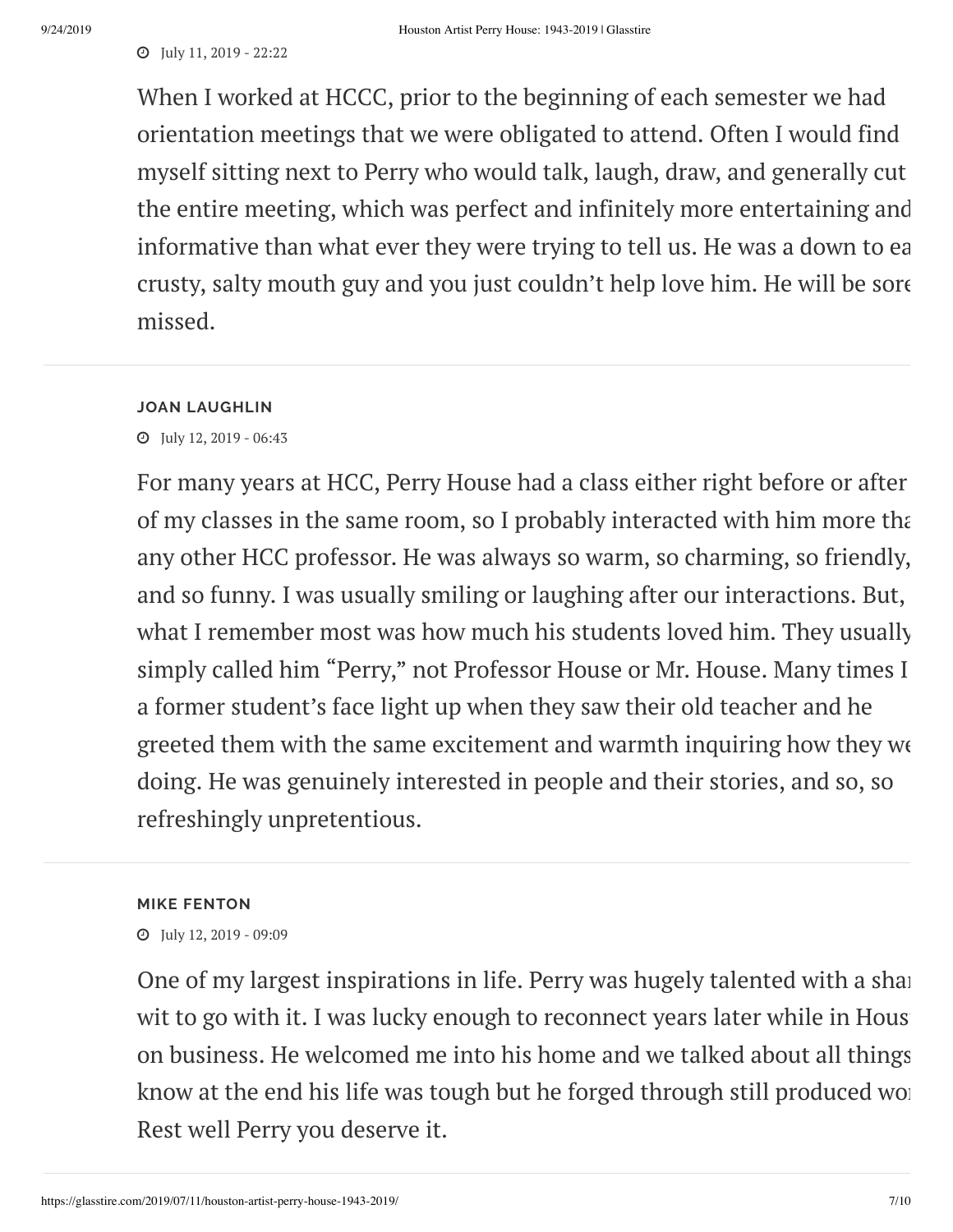#### **DON [REDMAN](http://do%20redman.com/)**

July 14, 2019 - 12:07

Perry House,was a friend for fourty years in Houston Heights he bantered w Dick Wray , Lucus Johnson , BobCamblin, about what they perceived art to I cannot help feeling they are still at it some where!

#### **JOANN WILLIAMS**

July 21, 2019 - 18:44

The photo that Casey took of Perry surmised their relationship. The are so many different kinds of love and Casey really loved Perry… . T were kind of like brothers, complicated and painful, joyous and contentious. Casey loved his rebellious spirit and admired his uncompromising methods. It may be Pollyanna but there was a genu unconditional love felt between them……and we loved his paintings

#### **FREDERICKA HUNTER**

July 22, 2019 - 14:52

Don't forget Perry wasn't just a good painter but he was quite the golfer to We really enjoyed his visits….his humor and sense of irony. We will miss hi but can't forget him.

#### **LAURA W CORRIER**

July 28, 2019 - 22:23

Lovely lovely person. Artist, great dart player, neighborhood sage & friend always makin' everyone feel good.

#### **CATHLEEN MCQUILLAN**

August 16, 2019 - 15:38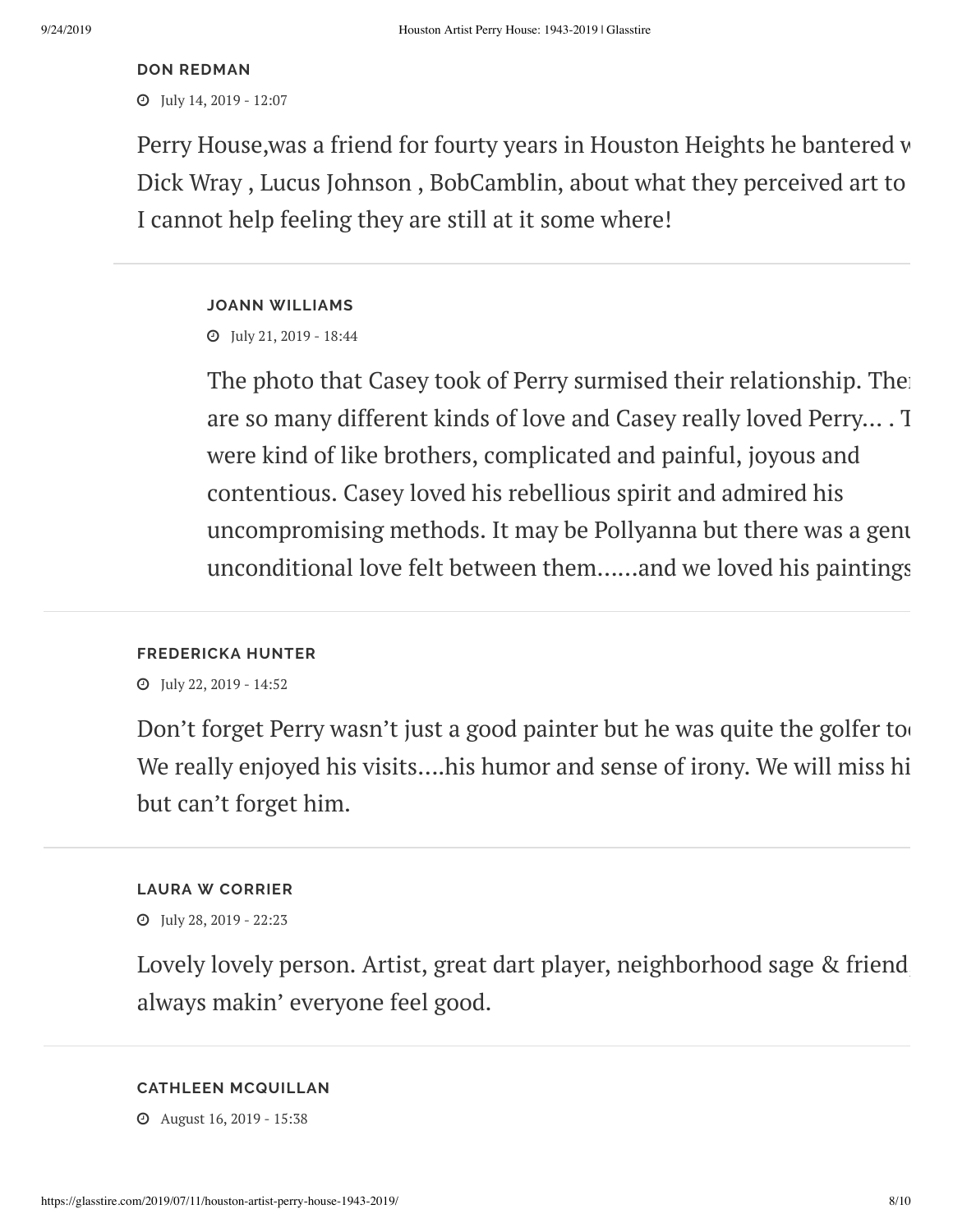Perry was so much fun in high school. He was on the yearbook staff and dic the funny comics in the yearbook. We called him Pete back then. I know he will be missed.

## **LEAVE A COMMENT**

| Your Comment |        |         |
|--------------|--------|---------|
|              |        |         |
| Name*        | Email* | Website |

 $\Box$  Save my name, email, and website in this browser for the next time I comment.

**SUBMIT**

[About](https://glasstire.com/about-us/) Us [Classifieds](https://glasstire.com/classifieds/) [Donate](https://glasstire.com/donate/) [Advertise](https://glasstire.com/advertise/) [Copyright](https://glasstire.com/copyright-notice/) No

### **[SUBSCRIBE](https://glasstire.com/2019/07/11/houston-artist-perry-house-1943-2019/subscribe/)**

Funding generously provided by: